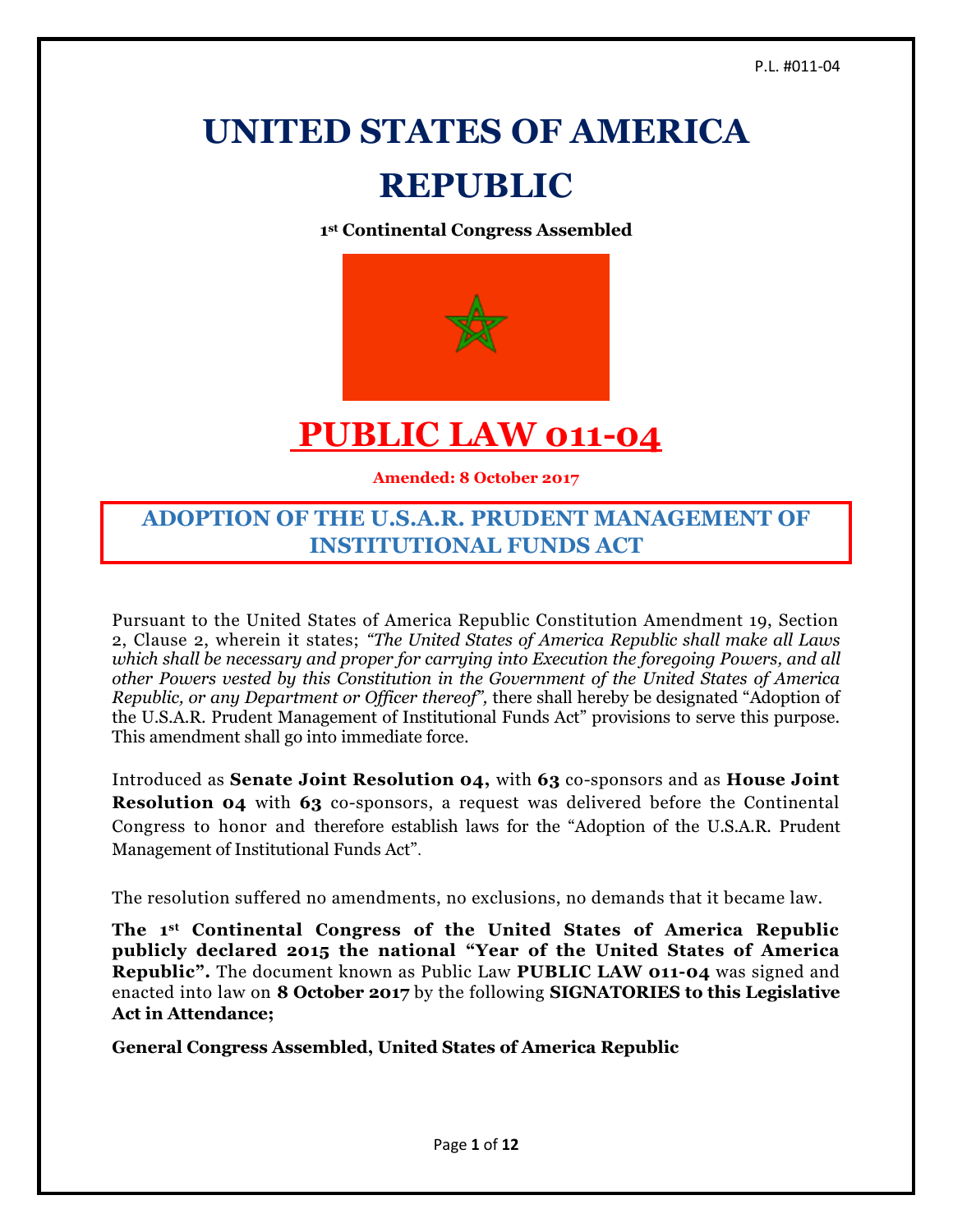1. President, Province of Illinois, Christopher-Cannon: Bey

2. Speaker of the House, Province of Missouri, Sharon-Green: El

- 3. USAR Secretary of State, Province of Missouri, Ross Woody Jr,: Bey
- 4. U.S.A.R. Attorney General Province of Kansas, Nathaniel Chizer-Beh
- 5. U.S.A.R. Assistant Atty. General, Province of Khalifa, Antoyneo Robinson: El
- 6. U.S.A.R. Treasurer, Province of Arizona, Michelle-Bravo: Bey
- 7. Treasurer, Province of Alabama, Derek-Hill: Bey
- 8. Chief Justice, Province of Illinois, Romulus Dorsey: El
- 9. Chief Justice, Province of Illinois, Emmett-Marshall: Bey
- 10. Chief Justice, Province of Illinois, Taiwuan Smith: Bey
- 11. Atty. General Province of Illinois Larry Taylor: Bey
- 12. Atty. General Province of Alabama Eric-Ingram: Bey
- 13. Atty. General Province of Virginia Harvetta Lassiter
- 14. Foreign Affairs Minister, Province of Texas, Rafael-Vazquez: El
- 15. Office of Inspector General, Province of Illinois, Steven Segura: Bey
- 16. Dir. of Business Development, Province of Khalifa, Dadrian Anderson: Bey
- 17. Dir. of BMV, Province of Ohio, Andwele Montgomery: Bey
- 18. Governor, Province of Alabama, D. Maurice Parham: Bey
- 19. Governor, Province of Alaska, Bobby-Green: El
- 20. Governor, Province of Colorado, Kakuyon: El
- 21. Governor, Province of Florida, Albert Jerraine-Griffin: Bey
- 22. Governor, Province of Georgia, Mandel Williams: El
- 23. Governor, Province of Indiana, Dexter-Johnson: Bey
- 24. Governor, Province of Khalifa, G. Riller: El
- 25. Governor, Province of Louisiana, Eric Wannamaker: Bey
- 26. Governor, Province of Maryland Altie Archer: Bey
- 27. Governor, Province of Minnesota, Vicie Christine-Williams: Bey
- 28. Governor, Province of New Jersey, Colin Hylton: El
- 29. Governor, Province of Texas, LaShawn-Earl: Bey
- 30. Governor, Province of Virginia, Darnell Brown: Bey
- 31. Lt. Governor, Province of Georgia, Timothy Jackson: El
- 32. Lt. Governor, Province of Tennessee, Javon-Curry: Bey
- 33. Assistant Governor, Province of Georgia, Christopher Hill: Bey
- 34. Assistant Governor, Province of Virginia, Joseph-Middleton: Bey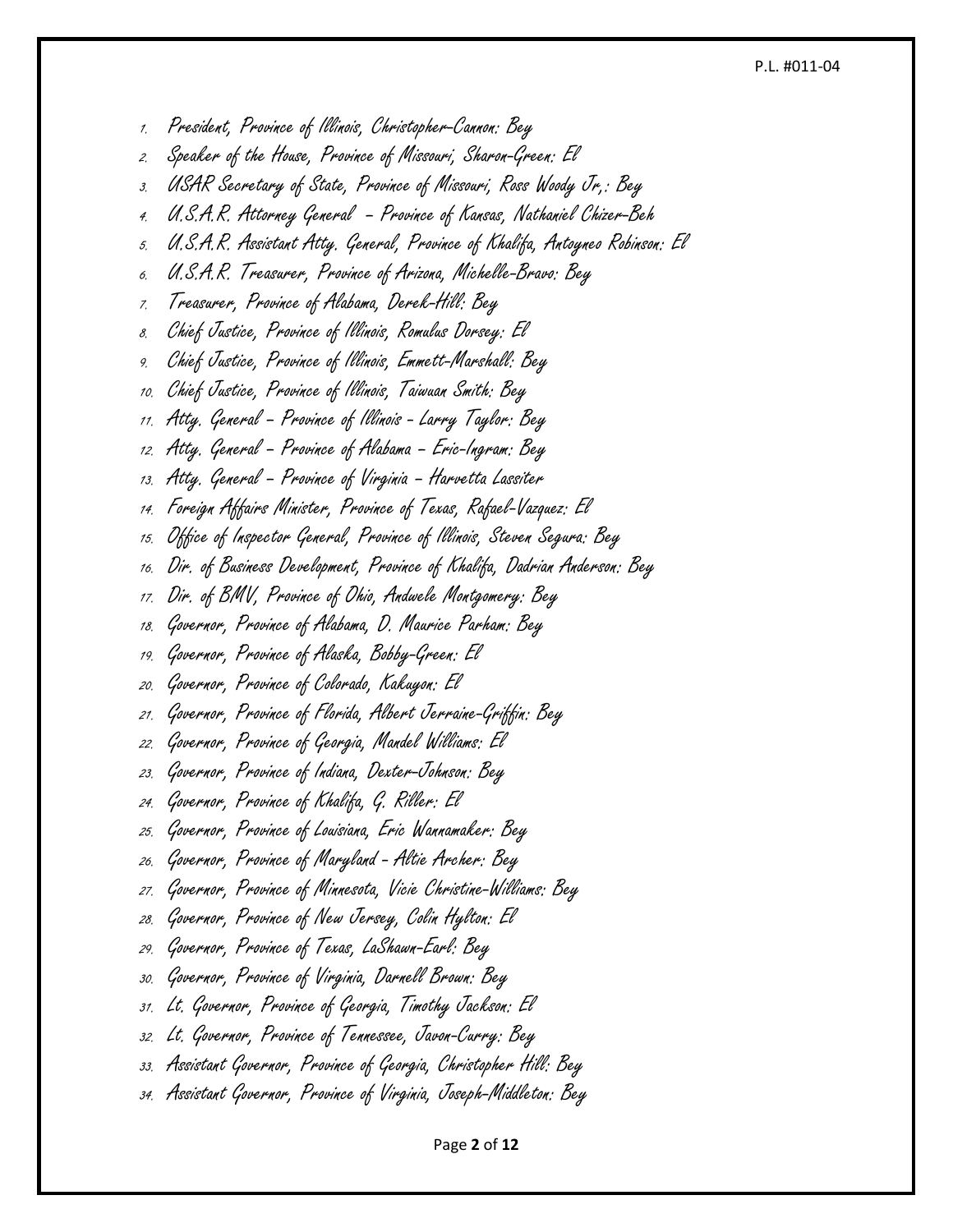#### P.L. #011-04

35. Secretary of State, Province of Arizona, Stephanie-Clark: Bey

36. Secretary of State, Province of Khalifa, Demeitric Mason: El

37. Secretary of State, Province of Georgia, Maureen Willis: El

38. Secretary of State, Province of Illinois, Lewanda Hazelett: Bey

39. Secretary of State, Province of Michigan, Napoleon-Kendall: Bey

40. Secretary of State, Province of No. Carolina, Trevis-Haskins: El

41. Secretary of State, Province of Virginia, Rich Wilson: Bey

42. Public Minister, Province of Florida, William L.-Salter III,: Bey

43. Public Minister, Province of Missouri, Linda Ann-Bashful: El

44. Public Minister, Province of Ontario, Canada, Steven Richards: Bey

45. Representative, Province of Colorado, Ajoa Nash-Conner: Bey

46. Representative, Province of Florida, Octavia-Barnes: Bey

47. Representative, Province of Minnesota, Yashmall: Bey (Kevin Scaife: Bey)

48. Representative, Province of Ohio, Nia-Evans: Bey

49. Representative, Province of Tennessee, James Earl-Harris: Bey

50. Senator, Province of Georgia, Sonja-Flanigan: Bey

51. Senator, Province of Georgia, Ronnell-Gray: Bey

52. Senator/Liaison, Province of Georgia, Tara-Hill: Bey

53. Senator, Province of Illinois, Clayton Ronald-Henderson: El

54. Senator, Province of Illinois, J. Sept: El

55. Senator, Province of Michigan, George-Bond: Bey

56. Vicegerent Commissioner, Province of Illinois, Leslie-Atkins: El

57. Vicegerent Chief, Province of Indiana, Saadiq: Bey

58. Vicegerent, Province of Arizona, Jorge-Bravo: Bey

59. Vicegerent, Province of Colorado, Evelyn-Gordon: Bey

60. Vicegerent Commissioner, Province of Michigan, Damon-Lewis: El

61. Vicegerent Commissioner, Province of Minnesota, Bryce Lee-Williams: Bey

62. Vicegerent, Province of Ohio, Dana-Coggins: Bey

63. Vicegerent, Province of Ohio, Daryl Van-Brown: Bey

It reads as follows:

### **PUBLIC LAW PUBLIC LAW 011-04, on 8 October 2017**

#### **JOINT RESOLUTION**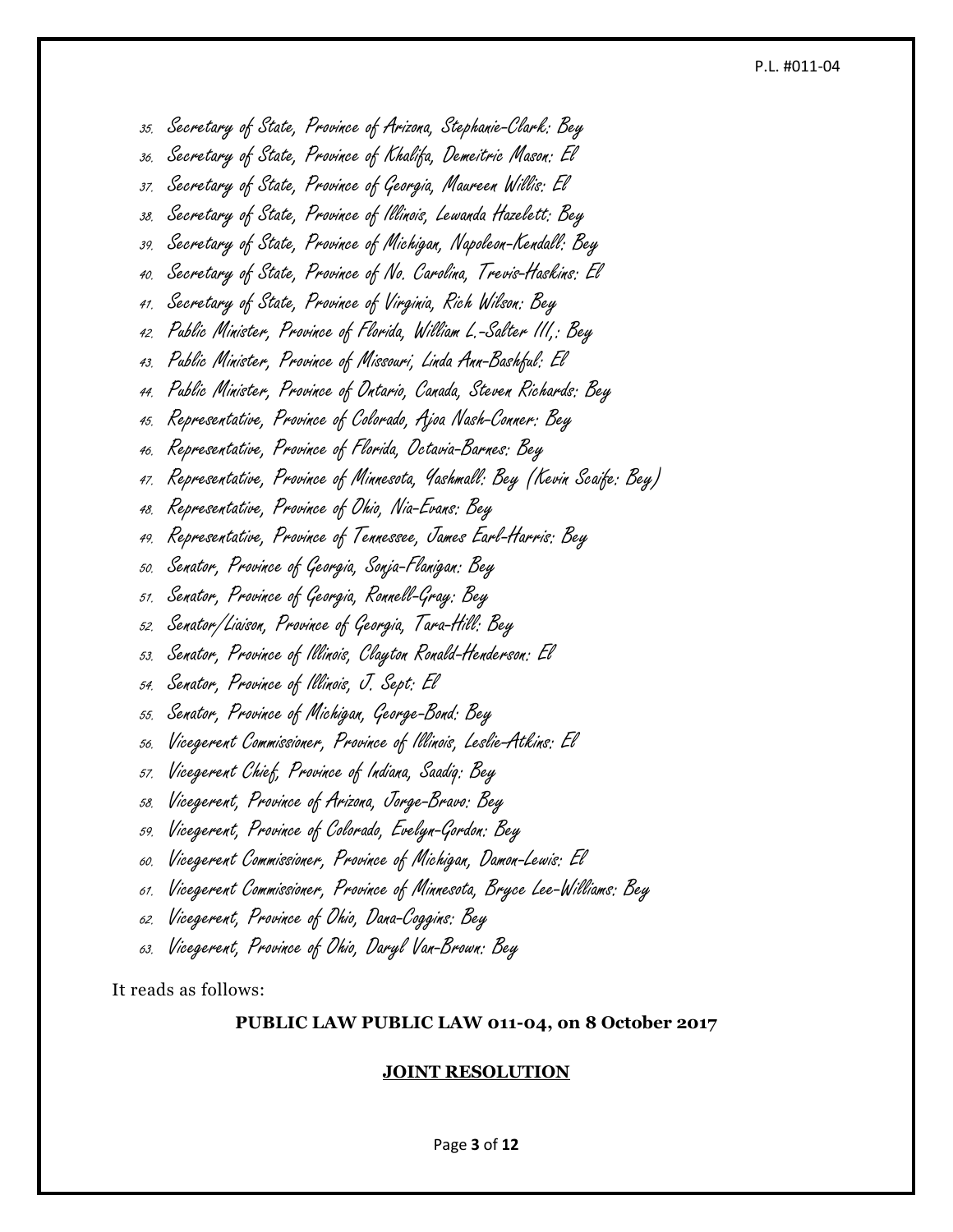### **Authorizing and requesting the President**

**to proclaim and** establish provisions in accordance with the **Constitution** and **Laws** of the **United States of America Republic.**

**WHEREAS,** the United States of America Republic, being a perpetual corporation is an autonomous State government lawfully incorporated and chartered for the benefit and protection of "We The Moorish American People", by its Declaration, National Constitution and By-Laws, and aforementioned Chapters;

**WHEREAS** the United States of America Republic's official language is the English language;

**WHEREAS** the Moorish American People have made a unique contribution in shaping the United States of America Republic as a distinctive and blessed nation of people and citizens;

**WHEREAS** the Moorish American People are a People of deeply-held religious convictions springing from the Holy Scriptures of the Holy Koran of the Moorish Science Temple of America and the Learning, Teachings and Truth of the Holy Prophet Noble Drew Ali. The Holy Prophet Noble Drew Ali led his People back to the Principles and standards of their ancient forefathers' Free National Principles and Standards;

**WHEREAS** the Principles of Love, Truth, Peace, Freedom and Justice inspired concepts of civil government that are contained in our Declaration of Independence and Constitution of the United States of America Republic;

**WHEREAS the Moorish American People,** are now in great comprehension that, as a Nation of People being Nationwide in scope to achieve peace as well as unity as a single harmonious Nation, there must be uniform Laws for the Nation. The **Constitution** and **Laws** of the **United States of America Republic are** "*the Rock on which our Republic rests";*

**WHEREAS** the history of our Nation clearly illustrates the value of a Nation to be able to create and pass its own Laws are beneficial to a Society to Enforce the Laws of the Nation. This is not to remove or change **The Moorish American People** from voluntarily applying and extending the learning, teachings and truth of the Holy Koran of the Moorish Science Temple of America in the lives of individuals, families, or in their society as a nation of People;

**WHEREAS** this Nation now faces great challenges that will test this Nation as it has never been tested before; and

**WHEREAS** that renewing our knowledge of Law, Divine and National and having faith in Our Universal Creator through Holy Scriptures of the Holy Koran of the Moorish Science Temple of America, the Holy Bible and the Great Qu'ran of Mohammed as we honor all the divine Prophets Jesus, Mohammed, Buddha and Confucius. Therefore, the **Constitution and Laws of the United States of America Republic** and knowledge of the aforementioned Holy Scriptures can only strengthen our nation**.** I, President Christopher H- Cannon: Bey, therefore establish with the consent of the Continental Congress the provisions as the **Laws** of the **United States of America Republic**:

**NOW, [THEREFORE, be](http://therefore.be/)** it **Resolved** by the Continental Congress of the United States of America Republic in Continental Congress assembled, That the President is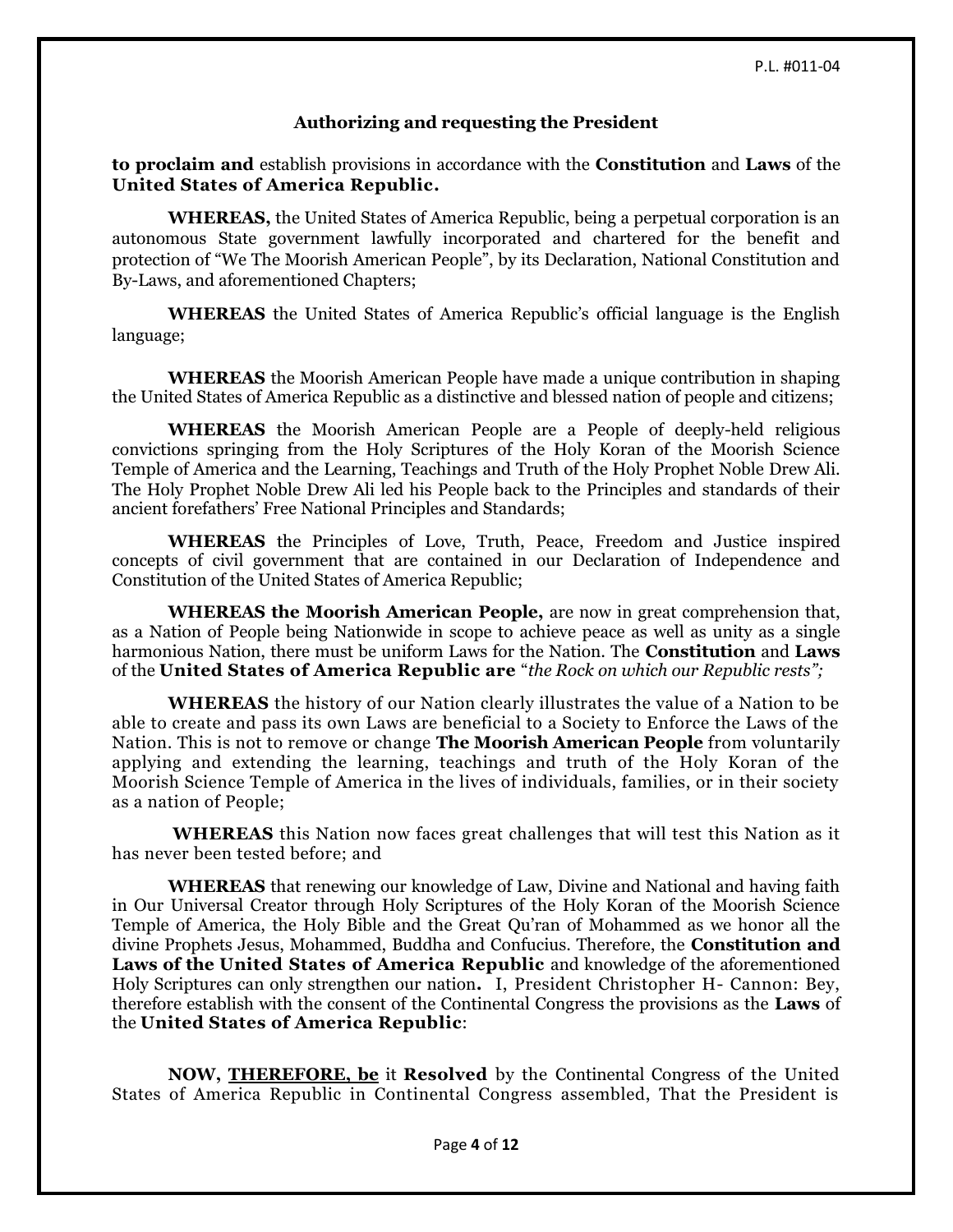authorized and requested to designate the administration of said laws and **RESOLVE** to adopt the "**U.S.A.R. PRUDENT MANAGEMENT OF INSTITUTIONAL FUNDS ACT".**

LEGISLATIVE HISTORY **011 Res.04** CONGRESSIONAL RECORD, Vol. #**(2017):**

**8 October 2017** considered and passed by the Continental Congress.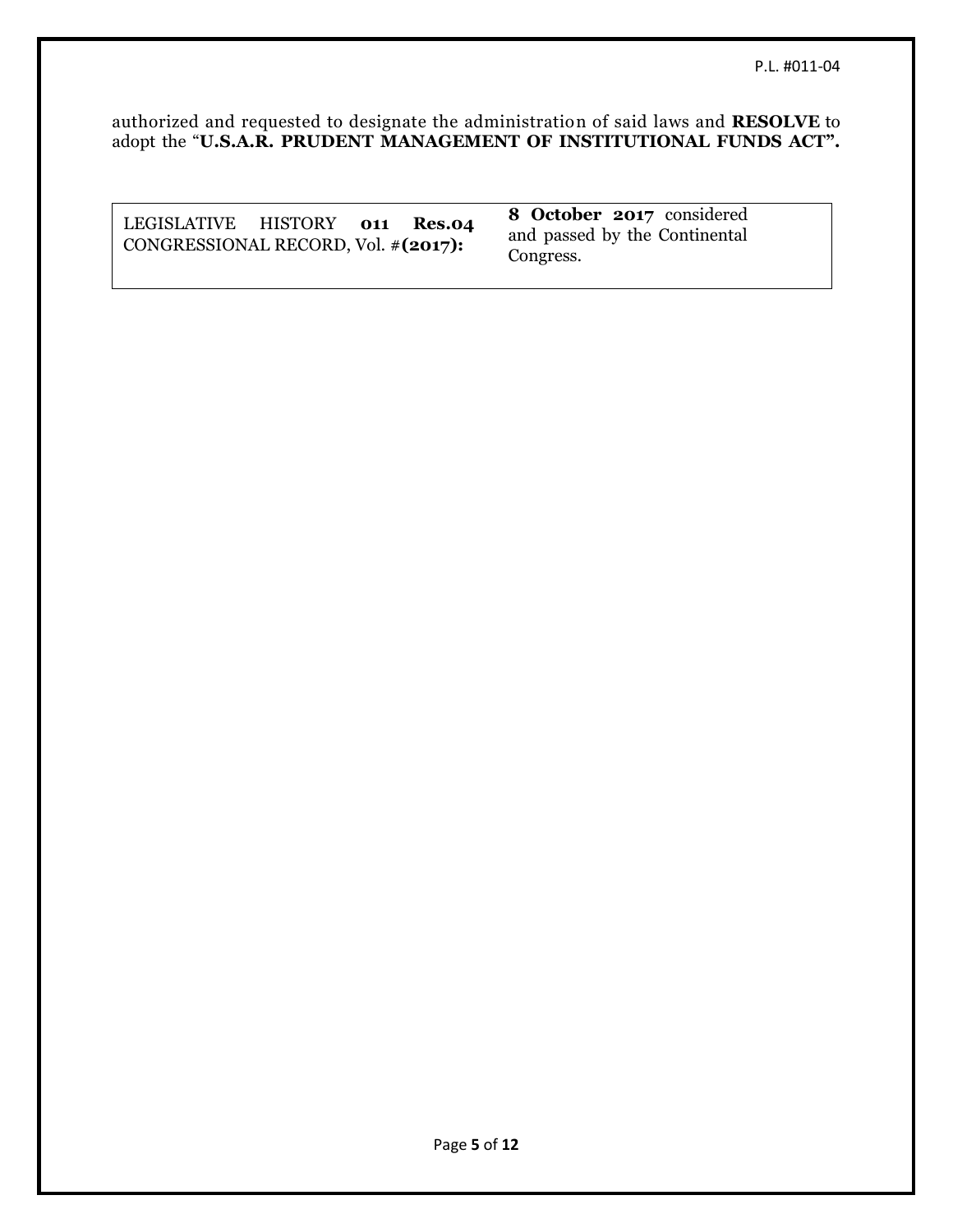P.L. #011-04

# **PUBLIC LAW 011-04**

## **ADOPTION OF THE U.S.A.R. PRUDENT MANAGEMENT OF INSTITUTIONAL FUNDS ACT**

| <b>Section No.</b> | <b>Description</b>                                                                                                                 |
|--------------------|------------------------------------------------------------------------------------------------------------------------------------|
| $\mathbf X$        | <b>Purpose</b>                                                                                                                     |
| 1.                 | <b>Short Title.</b>                                                                                                                |
| 2.                 | Definitions. In This [Act]:                                                                                                        |
| 3.                 | Standard of Conduct In Managing And Investing Institutional<br>Fund.                                                               |
| 4.                 | <b>Expenditure Or</b><br><b>Accumulation</b><br>Appropriation<br>For<br><b>Of</b><br><b>Endowment Fund; Rules Of Construction.</b> |
| 5.                 | Delegation of Management and Investment Functions.                                                                                 |
| 6.                 | Release or Modification of Restrictions On Management,<br><b>Investment, Or Purpose.</b>                                           |
| 7.                 | <b>Reviewing Compliance.</b>                                                                                                       |
| 8.                 | <b>Application to Existing Institutional Funds.</b>                                                                                |
| 9.                 | Relation to Electronic Signatures In Global And National<br><b>Commerce Act.</b>                                                   |
| 10.                | Uniformity of Application and Construction.                                                                                        |
| 11.                | <b>Effective Date.</b>                                                                                                             |
| 12.                | Repeal.                                                                                                                            |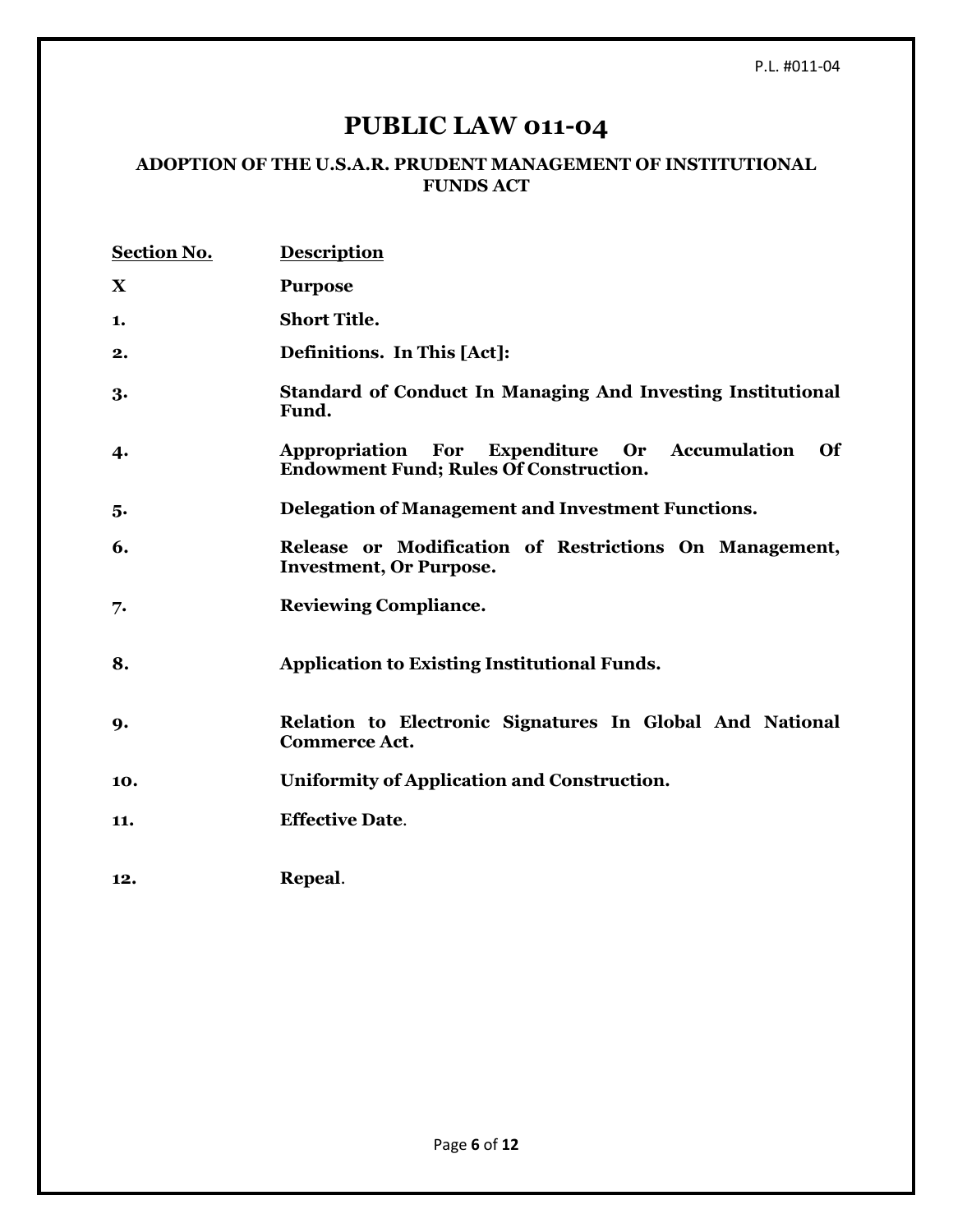## **PUBLIC LAW 011-04**

## **ADOPTION OF THE U.S.A.R. PRUDENT MANAGEMENT OF**

## **INSTITUTIONAL FUNDS ACT (UPMIFA)**

## **PURPOSE:**

The funding of accounts/endowment funds are for uplifting fallen humanity through charitable purposes to: relieve poverty; advance education or religion; promote health; promote governmental purposes or any other purpose the achievement of which is beneficial to the Moorish American society(ies).

**Desirous** to relieve poverty; advance education or religion; promote health; promote governmental purposes or any other purpose the achievement of which is beneficial to the Moorish American society(ies);

**DESIRING** to establish an agency for the effectiveness compliance and prudence in the management of institutional funds for the benefit of the Moorish American Society;

**RECOGNIZING** the NATIONAL CONFERENCE OF COMMISSIONERS ON UNIFORM STATE LAWS (hereafter "NCCUSL") IS COMPRISED of practicing lawyers, judges, legislators and legislative staff and law professors, who have been appointed by state governments as well as the District of Columbia, Puerto Rico and the U.S. Virgin Islands to research, draft and promote enactment of uniform state laws in areas of state law where uniformity is desirable and practical;

- NCCUSL is a state-supported organization that represents true value for the states, providing services that most states could not otherwise afford or duplicate.
- NCCUSL strengthens the federal system by providing rules and procedures that are consistent from state to state but that also reflect the diverse experience of the states.
- NCCUSL statutes are representative of state experience, because the organization is made up of representatives from each state, appointed by state government.
- NCCUSL keeps state law up-to-date by addressing important and timely legal issues.
- NCCUSL's efforts reduce the need for individuals and businesses to deal with different laws as they move and do business in different states.
- NCCUSL's work facilitates economic development and provides a legal platform for foreign entities to deal with U.S. citizens and businesses;

The following outline is of our adoptive structure and conformity to said Articles of the "Uniform Prudent Management of Institutional Funds Act":

The Uniform Prudent Management of Institutional Funds Act (UPMIFA) is an update to the Uniform Management of Institutional Funds Act (UMIFA) which dates back to 1972. UPMIFA applies to funds held for charitable purposes by nonprofit, charitable institutions. The three principal issues addressed are: scope of coverage, investment obligations and expenditure of funds. Abolished is the concept of historic dollar value as a floor beneath which an endowment can be spent. The new rule allows a prudent use of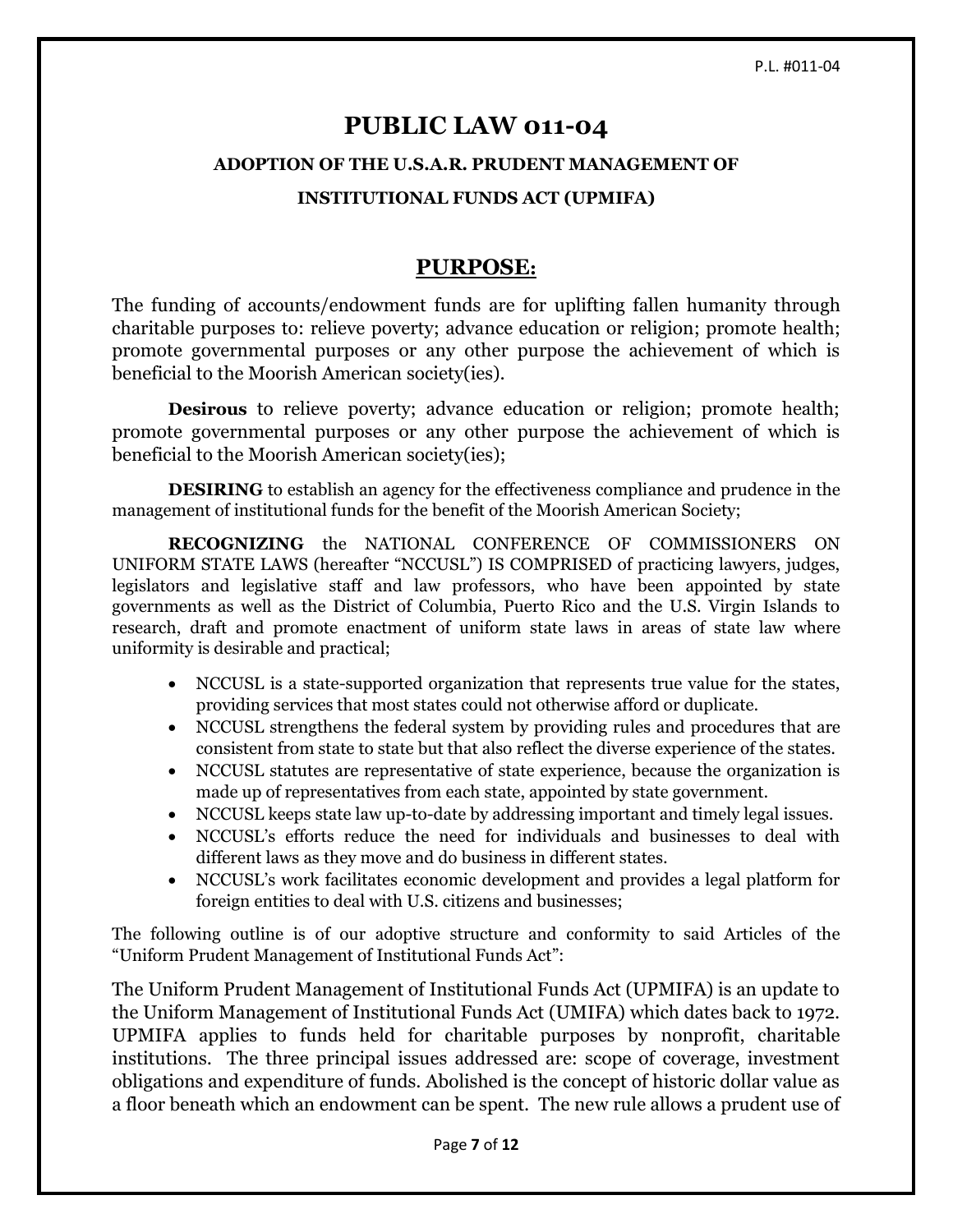total return expenditure. An optional provision allows a state to flag a total return expenditure of more than 7% of total return measured by a three-year average as presumed imprudent.

**SECTION 1. SHORT TITLE.** This [act] may be cited as the Uniform Prudent Management of Institutional Funds Act.

## **SECTION 2. DEFINITIONS. In this [act]:**

- (1) "Charitable purpose" means the relief of poverty, the advancement of education or religion, the promotion of health, the promotion of a governmental purpose, or any other purpose the achievement of which is beneficial to the community.
- (2) "Endowment fund" means an institutional fund or part thereof that, under the terms of a gift instrument, is not wholly expendable by the institution on a current basis. The term does not include assets that an institution designates as an endowment fund for its own use.
- (3) "Gift instrument" means a record or records, including an institutional solicitation, under which property is granted to, transferred to, or held by an institution as an institutional fund.

(4) "Institution" means:

(A) a person, other than an individual, organized and operated exclusively for charitable purposes;

(B) a government or governmental subdivision, agency, or instrumentality, to the extent that it holds funds exclusively for a charitable purpose; or

(C) a trust that had both charitable and non-charitable interests, after all non-charitable interests have terminated.

(5) "Institutional fund" means a fund held by an institution exclusively for charitable purposes. The term does not include:

- (A) program-related assets;
- (B) a fund held for an institution by a trustee that is not an institution; or

(C) a fund in which a beneficiary that is not an institution has an interest, other than an interest that could arise upon violation or failure of the purposes of the fund.

- (6) "Person" means an individual, corporation, business trust, estate, trust, partnership, limited liability company, association, joint venture, public corporation, government or governmental subdivision, agency, or instrumentality, or any other legal or commercial entity.
- (7) "Program-related asset" means an asset held by an institution primarily to accomplish a charitable purpose of the institution and not primarily for investment.
- (8) "Record" means information that is inscribed on a tangible medium or that is stored in an electronic or other medium and is retrievable in perceivable form.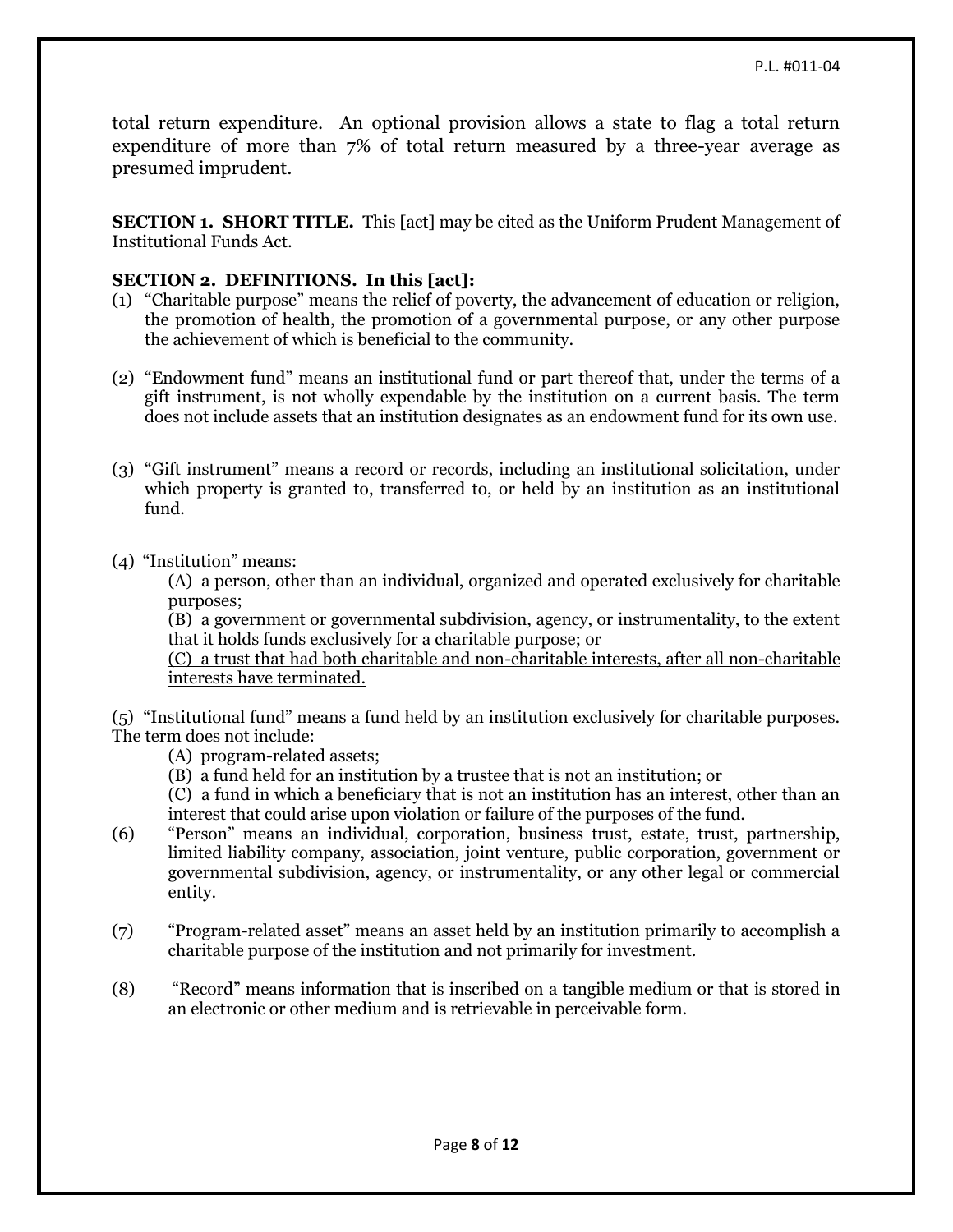## **SECTION 3. STANDARD OF CONDUCT IN MANAGING AND INVESTING INSTITUTIONAL FUND.**

(a) Subject to the intent of a donor expressed in a gift instrument, an institution, in managing and investing an institutional fund, shall consider the charitable purposes of the institution and the purposes of the institutional fund.

(b) In addition to complying with the duty of loyalty imposed by law other than this [act], each person responsible for managing and investing an institutional fund shall manage and invest the fund in good faith and with the care an ordinarily prudent person in a like position would exercise under similar circumstances.

(c) In managing and investing an institutional fund, an institution:

(1) may incur only costs that are appropriate and reasonable in relation to the assets, the purposes of the institution, and the skills available to the institution; and

(2) shall make a reasonable effort to verify facts relevant to the management and investment of the fund.

(d) An institution may pool two or more institutional funds for purposes of management and investment.

(e) Except as otherwise provided by a gift instrument, the following rules apply:

(1) In managing and investing an institutional fund, the following factors, if relevant, must be considered:

(A) general economic conditions;

(B) the possible effect of inflation or deflation;

(C) the expected tax consequences, if any, of investment decisions or strategies;

(D) the role that each investment or course of action plays within the overall investment portfolio of the fund;

(E) the expected total return from income and the appreciation of investments;

(F) other resources of the institution;

(G) the needs of the institution and the fund to make distributions and to preserve capital; and

(H) an asset's special relationship or special value, if any, to the charitable purposes of the institution.

(2) Management and investment decisions about an individual asset must be made not in isolation but rather in the context of the institutional fund's portfolio of investments as a whole and as a part of an overall investment strategy having risk and return objectives reasonably suited to the fund and to the institution.

(3) Except as otherwise provided by law other than this [act], an institution may invest in any kind of property or type of investment consistent with this section.

(4) An institution shall diversify the investments of an institutional fund unless the institution reasonably determines that, because of special circumstances, the purposes of the fund are better served without diversification.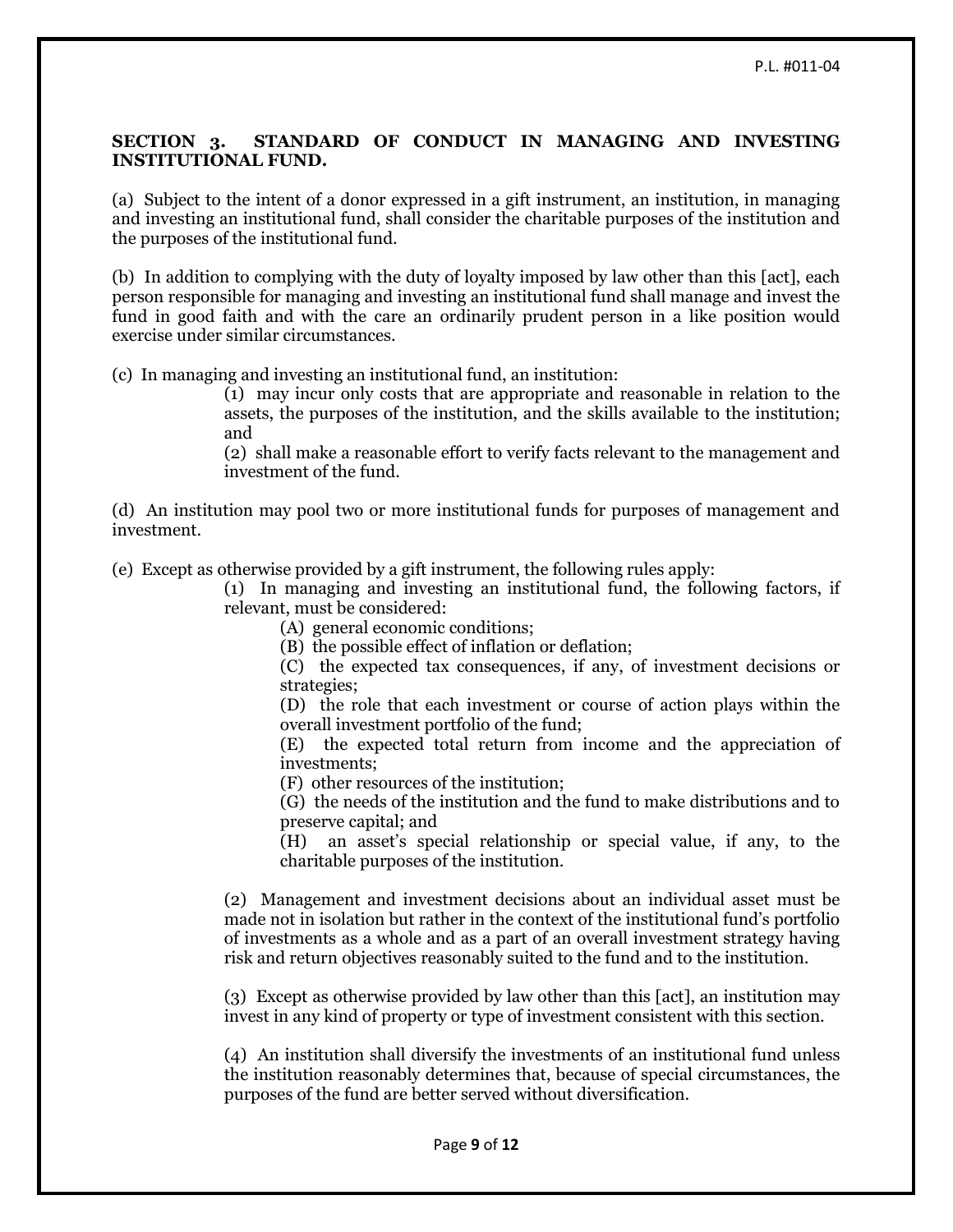(5) Within a reasonable time after receiving property, an institution shall make and carry out decisions concerning the retention or disposition of the property or to rebalance a portfolio, in order to bring the institutional fund into compliance with the purposes, terms, and distribution requirements of the institution as necessary to meet other circumstances of the institution and the requirements of this [act].

(6) A person that has special skills or expertise, or is selected in reliance upon the person's representation that the person has special skills or expertise, has a duty to use those skills or that expertise in managing and investing institutional funds.

## **SECTION 4. APPROPRIATION FOR EXPENDITURE OR ACCUMULATION OF ENDOWMENT FUND; RULES OF CONSTRUCTION.**

(a) Subject to the intent of a donor expressed in the gift instrument [and to subsection (d)], an institution may appropriate for expenditure or accumulate so much of an endowment fund as the institution determines is prudent for the uses, benefits, purposes, and duration for which the endowment fund is established. Unless stated otherwise in the gift instrument, the assets in an endowment fund are donor-restricted assets until appropriated for expenditure by the institution. In making a determination to appropriate or accumulate, the institution shall act in good faith, with the care that an ordinarily prudent person in a like position would exercise under similar circumstances, and shall consider, if relevant, the following factors:

- (1) the duration and preservation of the endowment fund;
- (2) the purposes of the institution and the endowment fund;
- (3) general economic conditions;
- (4) the possible effect of inflation or deflation;
- (5) the expected total return from income and the appreciation of investments;
- (6) other resources of the institution; and
- (7) the investment policy of the institution.

(b) To limit the authority to appropriate for expenditure or accumulate under subsection (a), a gift instrument must specifically state the limitation.

(c) Terms in a gift instrument designating a gift as an endowment, or a direction or authorization in the gift instrument to use only "income", "interest", "dividends", or "rents, issues, or profits", or "to preserve the principal intact", or words of similar import:

(1) create an endowment fund of permanent duration unless other language in the gift instrument limits the duration or purpose of the fund; and

(2) do not otherwise limit the authority to appropriate for expenditure or accumulate under subsection (a).

[(d) The appropriation for expenditure in any year of an amount greater than seven percent of the fair market value of an endowment fund, calculated on the basis of market values determined at least quarterly and averaged over a period of not less than three years immediately preceding the year in which the appropriation for expenditure is made, creates a rebuttable presumption of imprudence. For an endowment fund in existence for fewer than three years, the fair market value of the endowment fund must be calculated for the period the endowment fund has been in existence. This subsection does not: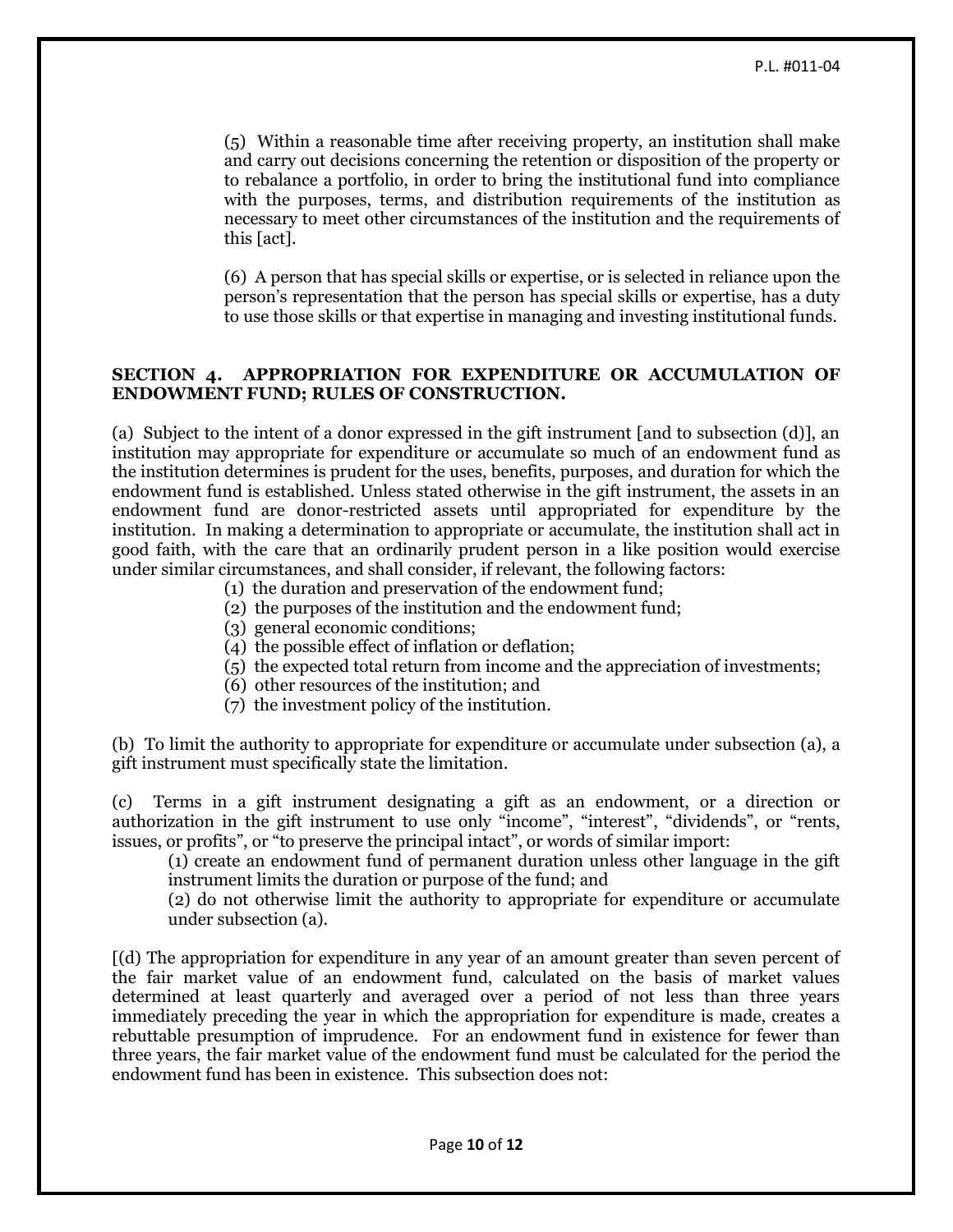(1) apply to an appropriation for expenditure permitted under law other than this [act] or by the gift instrument; or

(2) create a presumption of prudence for an appropriation for expenditure of an amount less than or equal to seven percent of the fair market value of the endowment fund.]

## **SECTION 5. DELEGATION OF MANAGEMENT AND INVESTMENT FUNCTIONS.**

(a) Subject to any specific limitation set forth in a gift instrument or in law other than this [act], an institution may delegate to an external agent the management and investment of an institutional fund to the extent that an institution could prudently delegate under the circumstances. An institution shall act in good faith, with the care that an ordinarily prudent person in a like position would exercise under similar circumstances, in:

(1) selecting an agent;

(2) establishing the scope and terms of the delegation, consistent with the purposes of the institution and the institutional fund; and

(3) periodically reviewing the agent's actions in order to monitor the agent's performance and compliance with the scope and terms of the delegation.

(b) In performing a delegated function, an agent owes a duty to the institution to exercise reasonable care to comply with the scope and terms of the delegation.

(c) An institution that complies with subsection (a) is not liable for the decisions or actions of an agent to which the function was delegated.

(d) By accepting delegation of a management or investment function from an institution that is subject to the laws of this state, an agent submits to the jurisdiction of the courts of this state in all proceedings arising from or related to the delegation or the performance of the delegated function.

(e) An institution may delegate management and investment functions to its committees, officers, or employees as authorized by law of this state other than this [act].]

## **SECTION 6. RELEASE OR MODIFICATION OF RESTRICTIONS ON MANAGEMENT, INVESTMENT, OR PURPOSE.**

(a) If the donor consents in a record, an institution may release or modify, in whole or in part, a restriction contained in a gift instrument on the management, investment, or purpose of an institutional fund. A release or modification may not allow a fund to be used for a purpose other than a charitable purpose of the institution.

(b) The court, upon application of an institution, may modify a restriction contained in a gift instrument regarding the management or investment of an institutional fund if the restriction has become impracticable or wasteful, if it impairs the management or investment of the fund, or if, because of circumstances not anticipated by the donor, a modification of a restriction will further the purposes of the fund. The institution shall notify the [Attorney General] of the application, and the [Attorney General] must be given an opportunity to be heard. To the extent practicable, any modification must be made in accordance with the donor's probable intention.

(c) If a particular charitable purpose or a restriction contained in a gift instrument on the use of an institutional fund becomes unlawful, impracticable, impossible to achieve, or wasteful, the